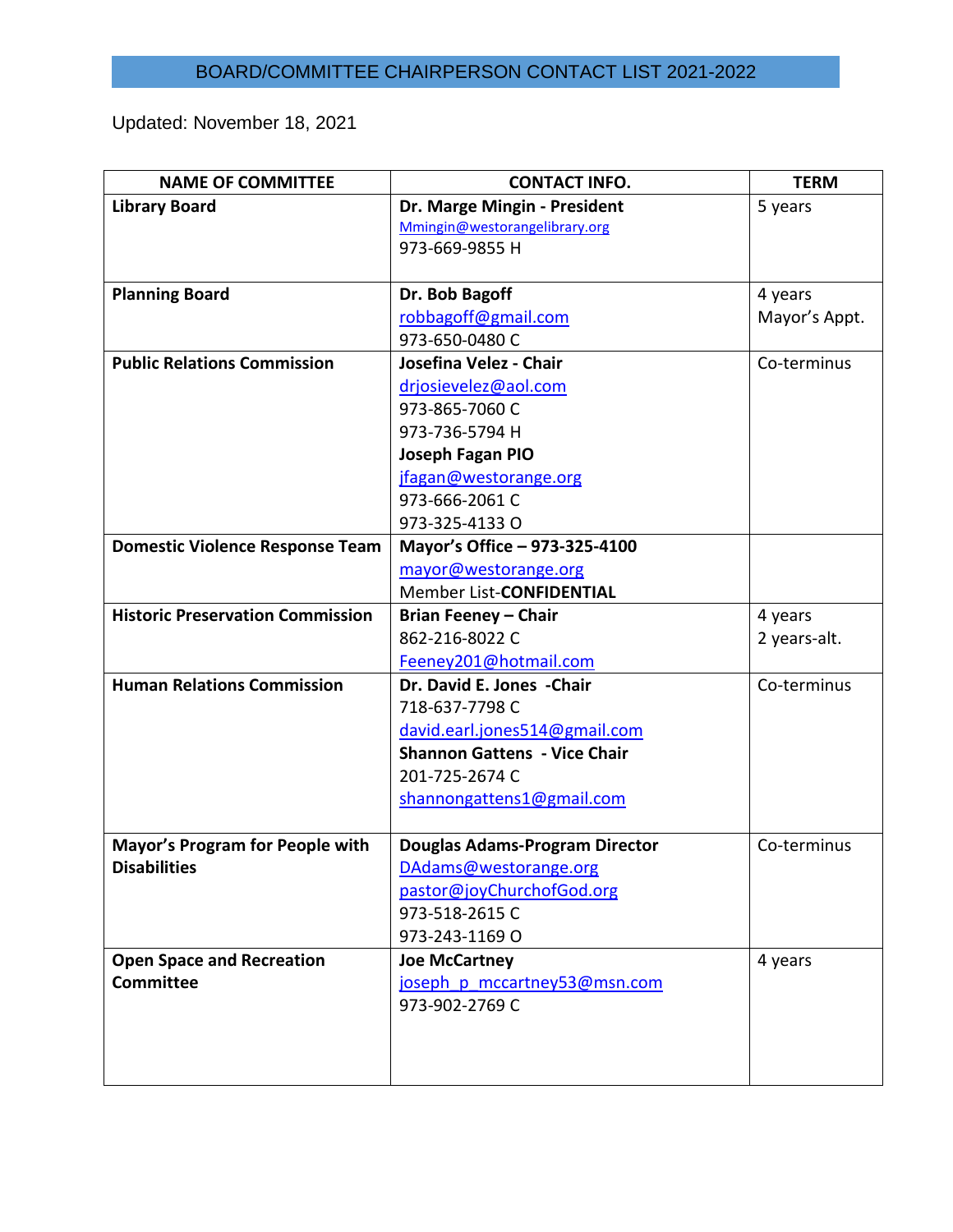## BOARD/COMMITTEE CHAIRPERSON CONTACT LIST 2021-2022

Updated: November 18, 2021 **Downtown West Orange Alliance | Ron Raymond- Chair (McCartney Appt)** 201-303-3711 C [ronald@RSEenergygroup.com](mailto:ronald@RSEenergygroup.com) Megan Brill-Exec. Dir. 973-725-0308 C 973-325-4109 O [MBrill@downtown.com](mailto:MBrill@downtown.com) [MBrill@westorange.org](mailto:MBrill@westorange.org) Co-terminus **Construction Board of Appeals Handled through Essex County West Orange Municipal Alliance Laura VanDyke** [lvandyke@westorange.org](mailto:lvandyke@westorange.org) 973-325-4105 3 years **Zoning Board Philip D. Neuer, Esq. Chair** [PDN@neuerlaw.com](mailto:PDN@neuerlaw.com) 973-220-0100 C 973-482-0840 W 4 years 2 years-alt. **West Orange Arts Council Patricia Mitrano – Chairman** [pmitrano@gmail.com](mailto:pmitrano@gmail.com) 973-722-1919 C 4 years **Rent Leveling Board Peter Smeraldo-Administrator** [psmeraldo@westorange.org](mailto:psmeraldo@westorange.org) 862-216-5367 C 973-325-4107 O Co-terminus 2 years **West Orange Senior Citizens Board** | Peter Smeraldo- President [psmeraldo@westorange.org](mailto:psmeraldo@westorange.org) 862-216-5367 C 973-325-4107 O **Kevin Dillon- Vice President** [TaxAssessor@westorange.org](mailto:TaxAssessor@westorange.org) 973-632-7580 C 973-325-4160 O Co Terminus **Pedestrian Safety Commission Jerry Guarino- Chair** 973-902-1200 [Jguarino54@gmail.com](mailto:Jguarino54@gmail.com) [Pleasantvalleycivicassociation@gmail.com](mailto:Pleasantvalleycivicassociation@gmail.com) 3 years